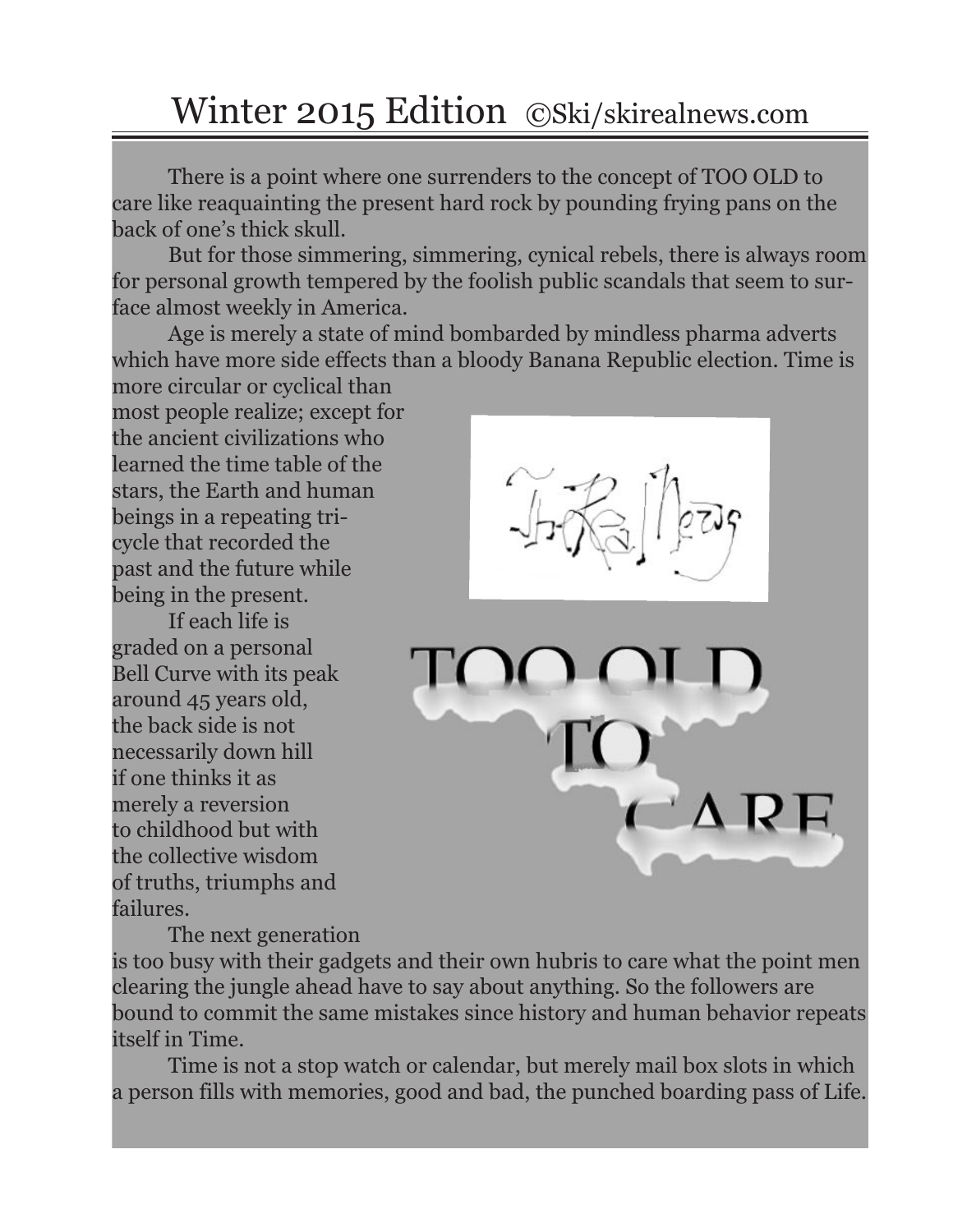### THE REAL NEWS WINTER 2015 PAGE TWO

# IT STILL REQUIRES COIN TO PAY FOR THE RIDE



It still is amazing that today's Youth does not have the historic knowledge of the recent past:

Train stations along the old Chicago & Northwestern Railroad had pay toilets; you had to pay for the pre-boarding ride on the porcelain rails.

To make a public phone call, you had to find a glass enclosed box and stuff coins to get a dial tone.

To listen to your favorite new song, you had to go to the local record store and buy a piece of vinyl to bring home to drop a needle on the grooves.

If you wanted to write a text, you had to sit down in front of a typewriter, press lettered keys, then fold it in an envelope, lick a stamp on it, then put it in another little box and wait a week or more for a response.

In order to write a research paper, one had to go to a library and scale large 8 foot tall sleeves filled with musty smelling information storage devices called books.

And if you had to copy information from one of those books, you needed a pen or pencil and blank piece of paper.

And the only Search function known was a police and fire call to find a kid attempting to run away to the exciting carney life of the circus.

Oh, this is not a old geezer rant against technology or the nostalgic dribble of Better Days.

But it is ironic that the highest educated populous retains less knowledge than their predecessors. The fear is that human beings on this planet have a tendency to go collectively stupid; fall in the wallows of Dark Ages. For example, man forgot how to make cement for 400 years, and another generation to find Roman marine concrete (which cures under water).

Schools do not teach the rote of memory learning as a basis of applied knowledge applications, but how to search the internet for answers. And we know the internet is nothing but truths (no bias or misinformation).

There are cracks forming on the ivy covered walls of academia. The high school graduate rate in Illinois has fallen to slightly less than 50% which means colleges have lost half of their potential applicants. Then, less than half of freshman graduate college. Retention rates are falling like stones in the campus pond.

Reasons are clear: students are not prepared for higher education and the cost is prohibited for the average student.

And there is a new cultural realization: a college degree does not equate to guaranteed career success. If a recent college graduate leaves school with a \$100,000 loan debt, but can only work at a fast food franchise - - - along side his high school friends, the college student is economi-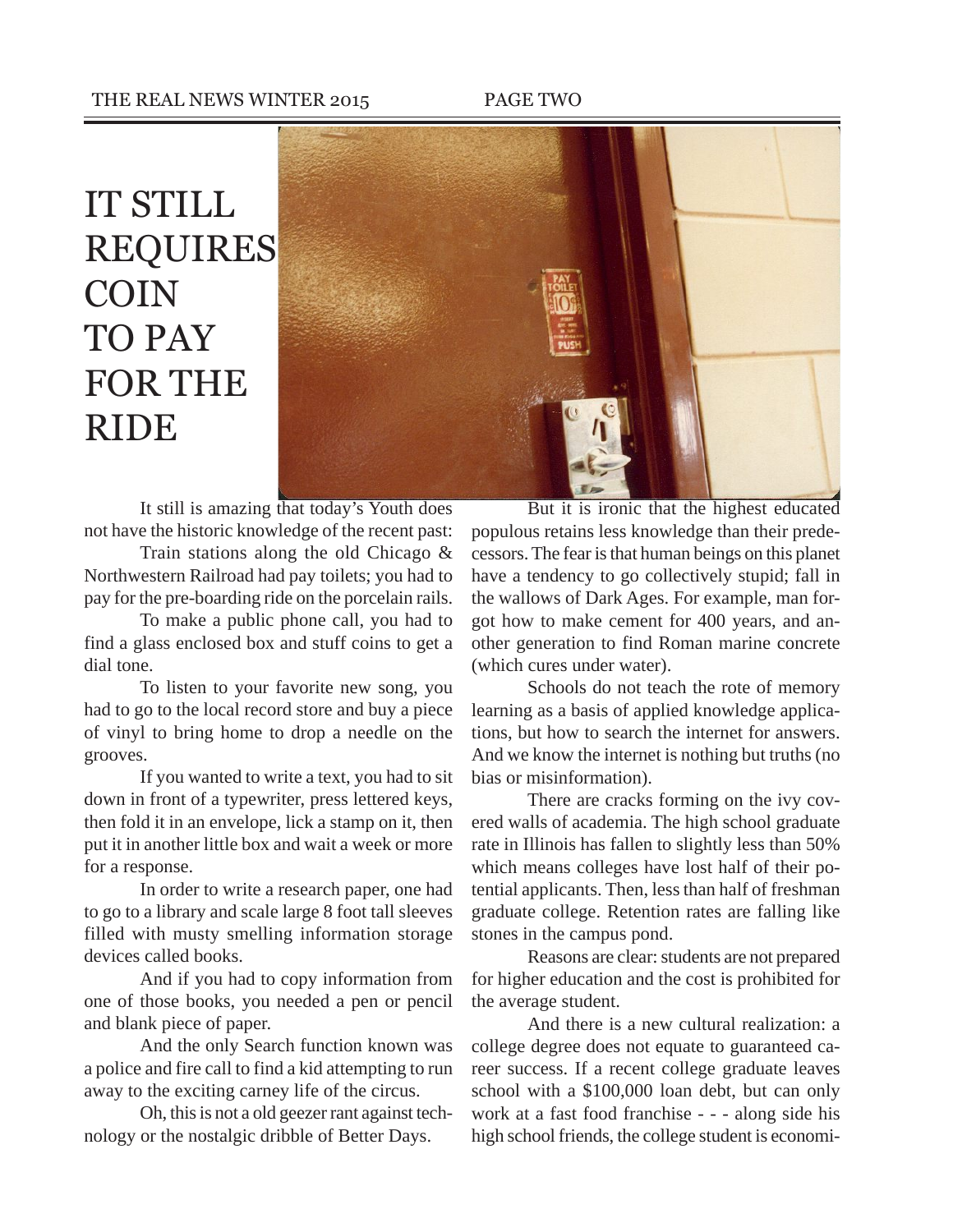### THE REAL NEWS WINTER 2015 PAGE THREE

cally behind their non-college friends by at least \$160,000 (high schooler earnings for 4 years plus college debt obligations). In that light, teens are beginning to question the sheepskin.

There are always exceptions to the trending rules. Certain degrees, such as engineering, computer science and biochemical are in demand from major corporations, but more and more those jobs are going overseas.

Then, there is the taxpayer paradox of the social safety net. A young woman with a child and no father support can get various forms of welfare, food stamps, housing allowances, and in the Chicago area, those benefits equate to a private sector job income of \$54,000. This woman would need to get a job paying more than \$55,000 to recoup the value of her entitlements. There is no reason for her high school education is going to get her off that cycle of government dependence.

The idea that you can make more money NOT working is so Anti-innovative America that it will soon paralyze private sector, which pays for everything.

It still costs someone to provide something to someone else. It is a zero sum game. But a system juiced by fake money is bound to fail.

We still wake up each morning under the fiction that the Dollar still has value. So long as people believe it has value, society can crawl forward through another day. But value is merely a perception not a truth. Primitive people believed that sea shells were valuable currency in trade, but who can go into a 7-11 to purchase a slurpy with shells? One day a Dollar could be worth a sea shell.

Or third world hyerinflation from the government overprinting its currencies to prop up bad policies will come to roost, making paper money into toilet paper in a matter of minutes.

We are the fortunate ones. The vast majority of the people still believe in the Santa Claus of the U.S. Treasury. WE are apathetic followers in the greatest global pyramid scheme, but so long as the deck chairs on the fiscal Titanic don't stop shifting everyone is content with the status quo of having enough coin to stay on the Ride.



### *A LETTER FROM THE PUB*

It would seem from my writings that I am a cynical satirist, but I am presently pretty positive about the future. It is not that I don't care, but it is a matter of what to care about.

Last year I would hear a song by a band called Seether, which for a split second my miswired brain would cross-reference to an old Chicago band, Veruca Salt's song by the same name, called "Same Damn Life." Who wants to run on the same hamster wheel each day? Not even crazed marathon runners know when to stop running and gorge on life (called "carbo loading").

Forty percent of people who make New Year's resolutions have kept them through July. That is a pretty good track record since most resolutions deal with self-improvement (lose weight, exercise, quit smoking, etc.) But introspection is always a healthy alternative to surrender to the unfulfillable daily grind.

In 2014, I decided to re-prioritize the basic elements of my life and found that you can change the way one values positive attributes, including having a better social life. And, in a continuation of that resolve, 2015 brings with it even more opportunities get Life in balance. Life is really a balancing act of good memories and bad memories, in the scorecard of happiness.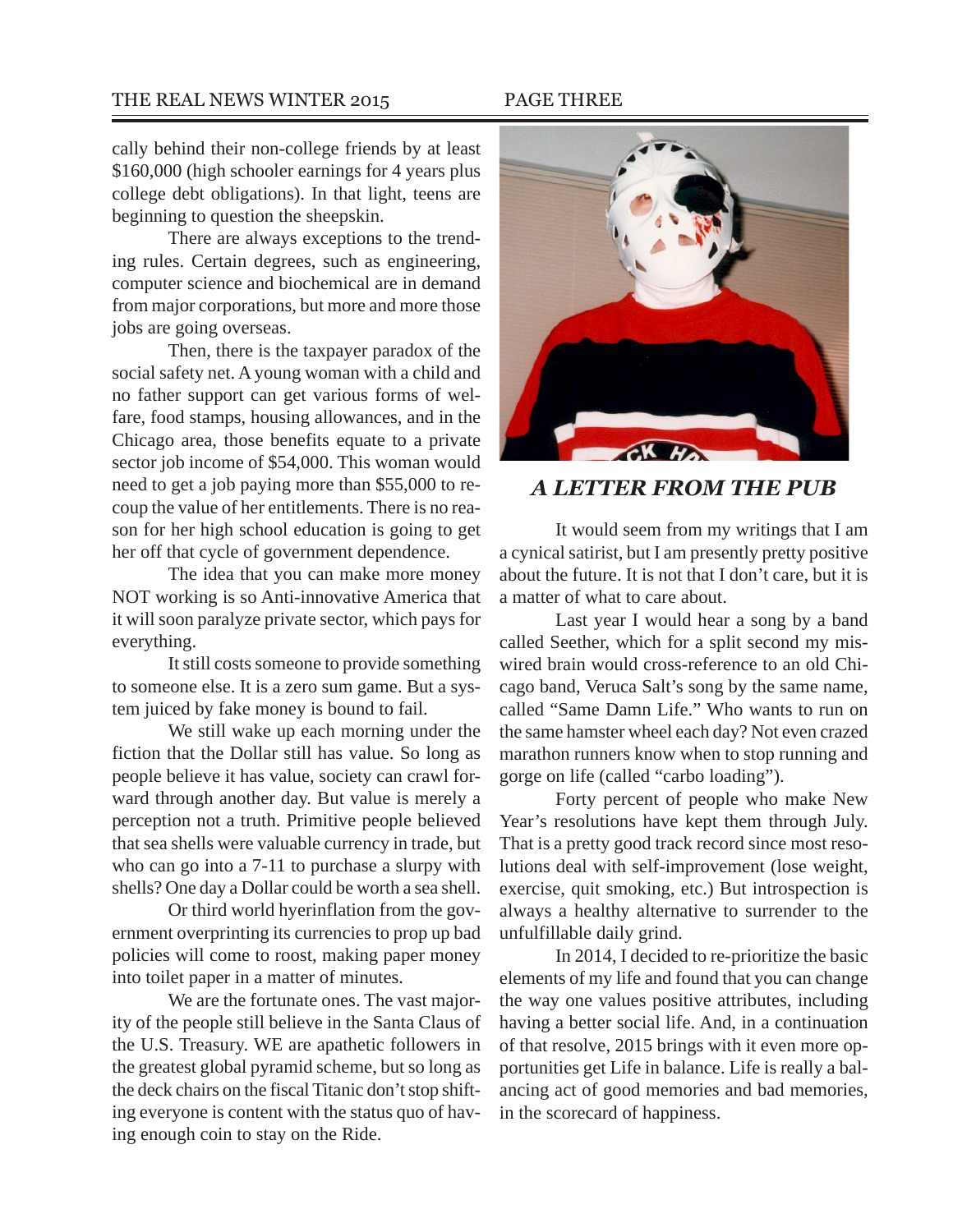## *OUR CAR CULTURE IS DOOMED BY APATHY*

It is True that you don't miss something you never had . . . for Gen Y that means abandoning the century plus American Car Culture.

What does the Automobile mean in history and culture?

> Freedom. Innovation. Highly skilled employment. Opportunity. Mobility. Security. Sex Appeal.

A teen getting a driver's license was receiving a passport out of the structure of one's parents' house. It was a rite of passage. You finally got the responsibility to hurdle a ton and a half 250 horse power beast down the public streets; you were cool even it was the family station wagon.

From the humble beginnings of bicyclists attaching small motors on frames to run chains instead of pedals, to a trillion dollar multi-layered global economic exosphere. Fierce competition led to innovation and motoring improvements in engines, braking, lighting, safety, power assist steering, air conditioning and fuel efficiency. Even the smallest detail, like the humble cup holder, would be hair pulling if not invented by someone to fill the need of the long road trippers.

The automobile was the center of the industrial revolution, as Henry Ford developed the assembly line production method. It allowed for standardization of building complex machines by using man and machine in an orchestrated symphony of bent metal and welds. As a result, farmers were turned into highly skilled mechanics, machinists and technicans. Since there were so many parts to be installed in each vehicle, the growth of suppliers raised the national standard of living to where a consumer middle class took root.



And with the expansion of work, workers had more opportunities to find steady employment. Steel workers supplying sheet metal would find themselves with paid vacations, motor boats and summer homes. Inventors could develop new technologies or production methods and actually be rewarded with valuable patents manufacturers would license. The concept of research and development added to the national knowledge base to value education, including college degrees in such fields as engineering.

With education, opportunity and freedom, the American middle class was turned into a mobile society. No longer held captive by where a person was born, people could move to find better paying jobs to match their skill sets.

And once a person got a good manufacturing job or an ancillary service support career, those workers usually had the comfort of staying with their company their entire work life. And the build of industrial production based on a stable work force helped the U.S. quickly retool to fight two World Wars.

But the lasting appeal of the car culture was the early adoption of the "Sunday" drive which would leave young couples the privacy to put their relationships into high gear. More than a few children were conceived in the back seat. Generations had highly positive memories of their cars and automotive experiences, from dating, road trips, vacations to relocating a cross the country during weak economic times.

Millennials are defined as the generation of people born between the early 1980s and the early 2000s. Perhaps the most commonly used birth